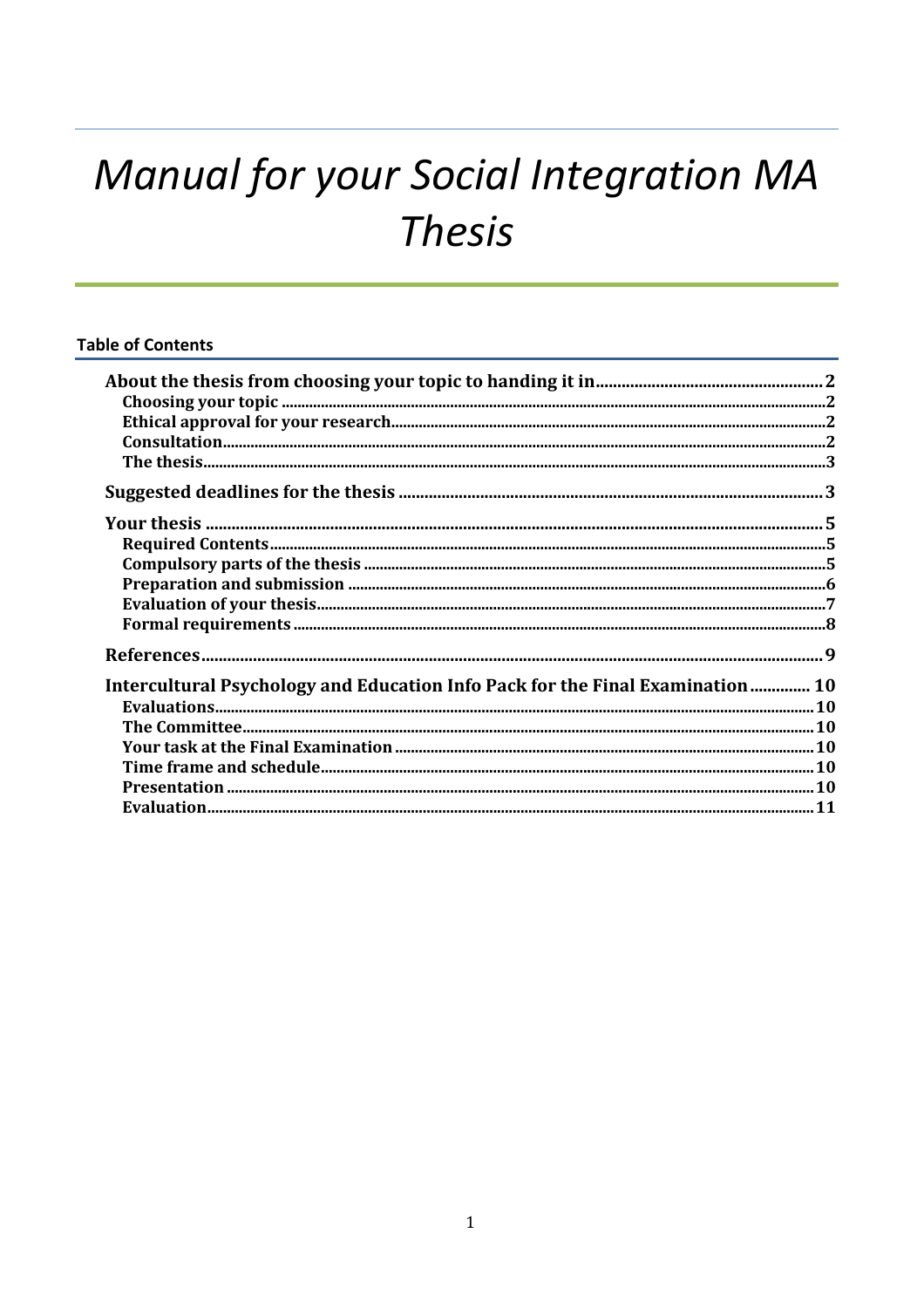## Choosing your topic

The deadline for registering your thesis topic is October 15 (fall semester) and May 15 (spring semester). The topic has to be registered at least one semester before you plan to have your final examination, where you have to defend your thesis.

For the thesis first, you are supposed to choose a supervisor, discuss the topic with your supervisor and fill out the Thesis Announcement form together.

https://www.ppk.elte.hu/thesis\_topic\_announcement\_2020\_autumn

The supervisor can be any of our colleagues or an expert from outside the university. Besides the approval of your supervisor, the head of the IIPE also has to sign the registration form.

It is essential that your research topic reflects the focal points of the Social Integration Masters, and has an interculturally relevant approach. In the thesis you must demonstrate that you are able to incorporate your intercultural competencies in your research.

When registering your thesis topic, it is useful to register a more general title, which you may modify at the submission of the thesis itself, by adding a more specific sub-title which describes your research more precisely.

## Ethical approval for your research

You can only start your actual research, once the Committee of Research Ethics of the Faculty (PPK KEB) approved it. Please consult the website of the PPK KEB for all details https://www.ppk.elte.hu/en/research-ethics-committee

Formally your advisor has to hand in the request for the Ethical Approval, or if your advisor is not a PhD yet, the head of the IIPE or the Doctoral advisor of your thesis advisor may hand it in. Your name has to be indicated as a further participating researcher, please indicate in brackets that you are writing your thesis.

The request form for the ethical approval has to be filled in by the student who is writing their thesis. Once it is completed, you need to send it to your advisor, who will review it, and forward it to the Committee of Research Ethics.

The request has to contain the full description of the planned research (methodology and tools). So first you need to have a clear picture of the research itself, and then will you be able to hand in the request for the ethical approval. The request has to contain all tools for the research (questionnaires, interview questions, etc.) and all info material (recruiting letters, info letters, agreements, etc.)

Please keep in mind that the process may take about 4 weeks, and you cannot start your actual research without receiving the ethical approval.

## Consultation

In the process of writing your thesis it is extremely important to discuss both theoretical and methodological issues with your supervisor regularly. You can only hand in your thesis with a written permission of your supervisor, where you need to indicate the dates of at least four consultations.

If you have not studied research methodology previously, you have to join the mentoring courses helping you in mastering these skills. Your supervisor will discuss theoretical choices with you, but you will have to be able to do the data analysis yourself for your thesis.

## Registering for the final exam

Please make sure to register for the final exam (defense) in the Neptun system.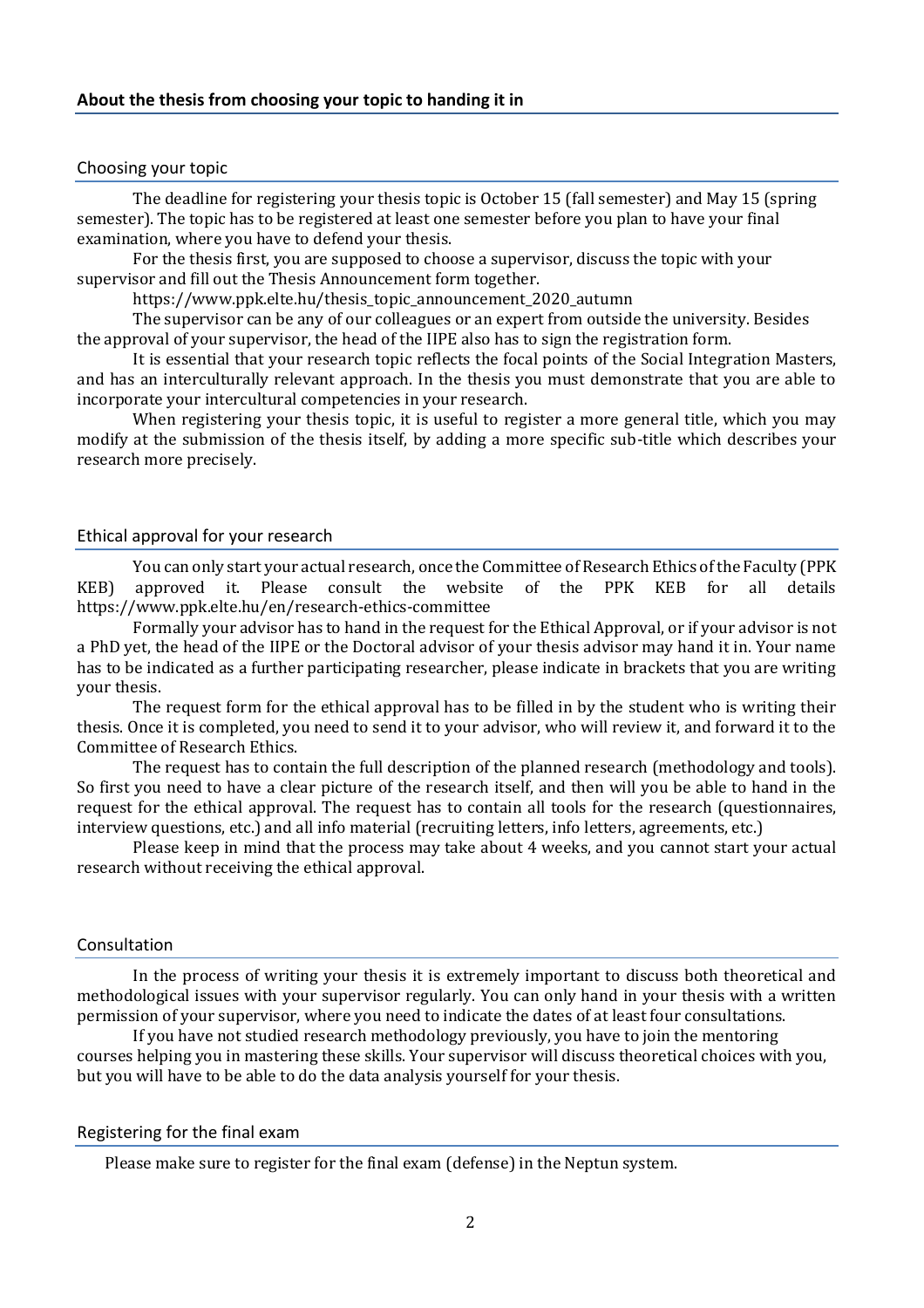The deadline of the application in the autumn semester is the 20th October. The deadline of the application in the spring semester is the 20th March.

# Method of the application:

The application form appears in the Neptun - formally as a request - in the section Administration > Requests > Available request forms. You can open the form clicking on its name. Personal data are filled automatically by the system, you have to fill out only the data regarding the examination. After the application the form will be still available under Submitted requests in a pdf file, which can be printed or saved for yourself. You can find the status of the request also here: after submission it will be automatically 'Being processed', what will be modified to 'Accepted' when the application deadline is passed.

# The thesis

The deadline for handing in your thesis is April 20 (spring semester) and October 20 (fall semester), in the semester when you would like to defend the thesis.

The requirements regarding the format of the thesis are accessible on the website of the Faculty and also of the IIPE. The thesis has to follow the "APA7" standards.

For examples and instructions see: https://middlebury.libguides.com/citation/apa7

The thesis has to be handed in one hard copy and one spiral bound book, electronically on a CD in .pdf format. Please save it in the following format: "Surname\_FirstName\_Thesis.pdf"). You have to enclose the written approval of your supervisor and a statement that your thesis is your own, original work. The forms can be downloaded from here:

https://www.ppk.elte.hu/en/student\_administration/forms

**Knowing the regulations, keeping the deadline, obtaining the relevant documents and handing them in properly in time is the responsibility of the student.** 

# **Suggested deadlines for the thesis**

|                                                                                                 | DEADLINE (recommended)                      |                                           |
|-------------------------------------------------------------------------------------------------|---------------------------------------------|-------------------------------------------|
| TASK                                                                                            | Final examination in the spring<br>semester | Final examination in the fall<br>semester |
| Registering the topic of<br>the thesis                                                          | October 15. (previous semester)             | May 15. (previous semester)               |
| Defining the concrete<br>research topic, reading the<br>literature, choosing the<br>methodology | February 15.                                | September 15.                             |
| Ethical approval                                                                                |                                             |                                           |
|                                                                                                 | February 15.                                | September 15.                             |
| Registering for the final                                                                       | March 20.                                   | October 20.                               |
| exam in Neptun                                                                                  |                                             |                                           |
| DATA COLLECTION                                                                                 | March 15.                                   | October 15.                               |
| Data analysis                                                                                   | March 31.                                   | October 30.                               |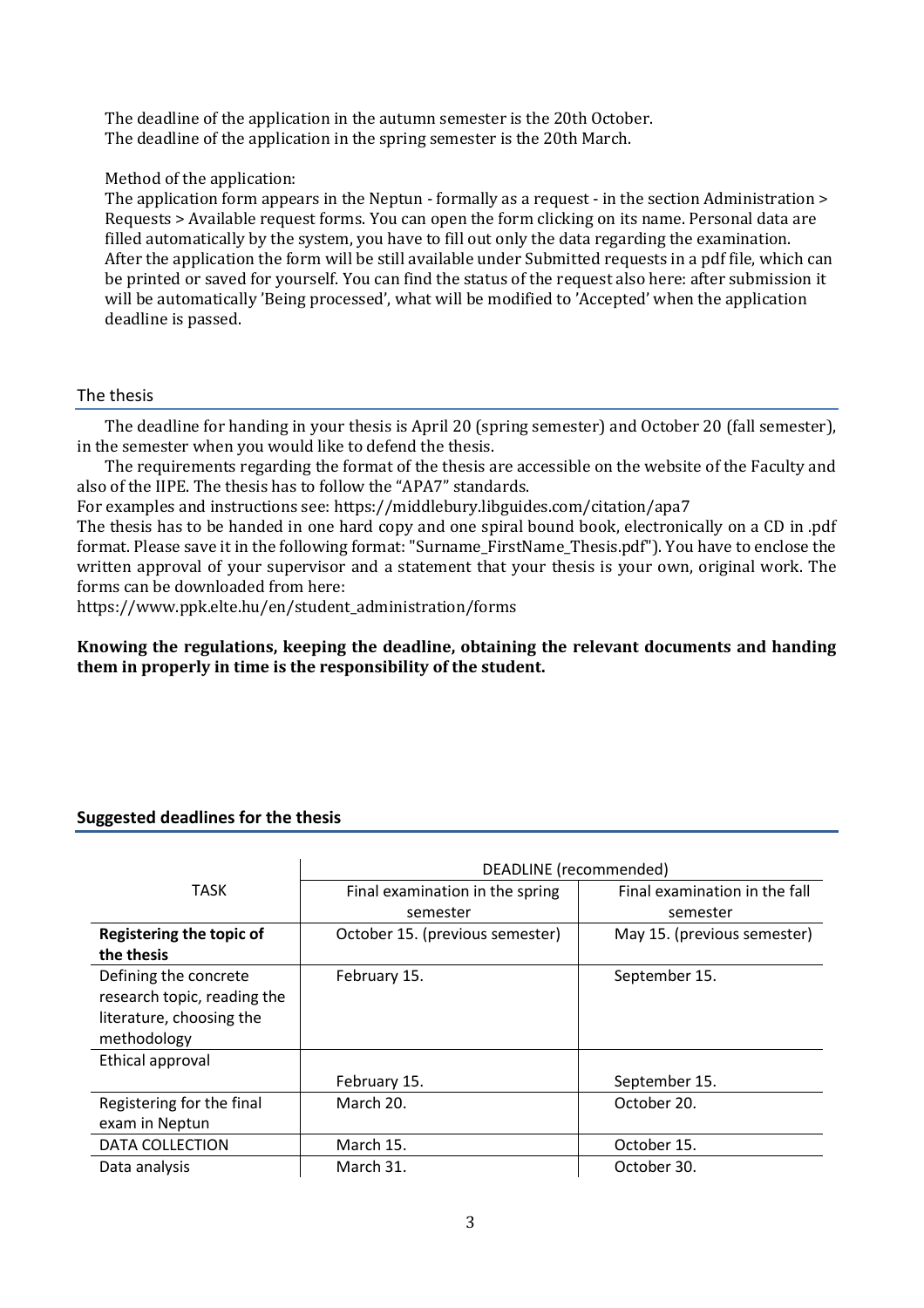| Writing the concrete text<br>of the thesis                         | April 10. | November 10. |
|--------------------------------------------------------------------|-----------|--------------|
| Handing in the thesis for<br>the advisor for approval <sup>1</sup> | April 10. | November 10. |
| Handing in the thesis                                              | April 20. | November 20. |

1 we can only guarantee the approval of the advisor if you hand the thesis in for approval by this date!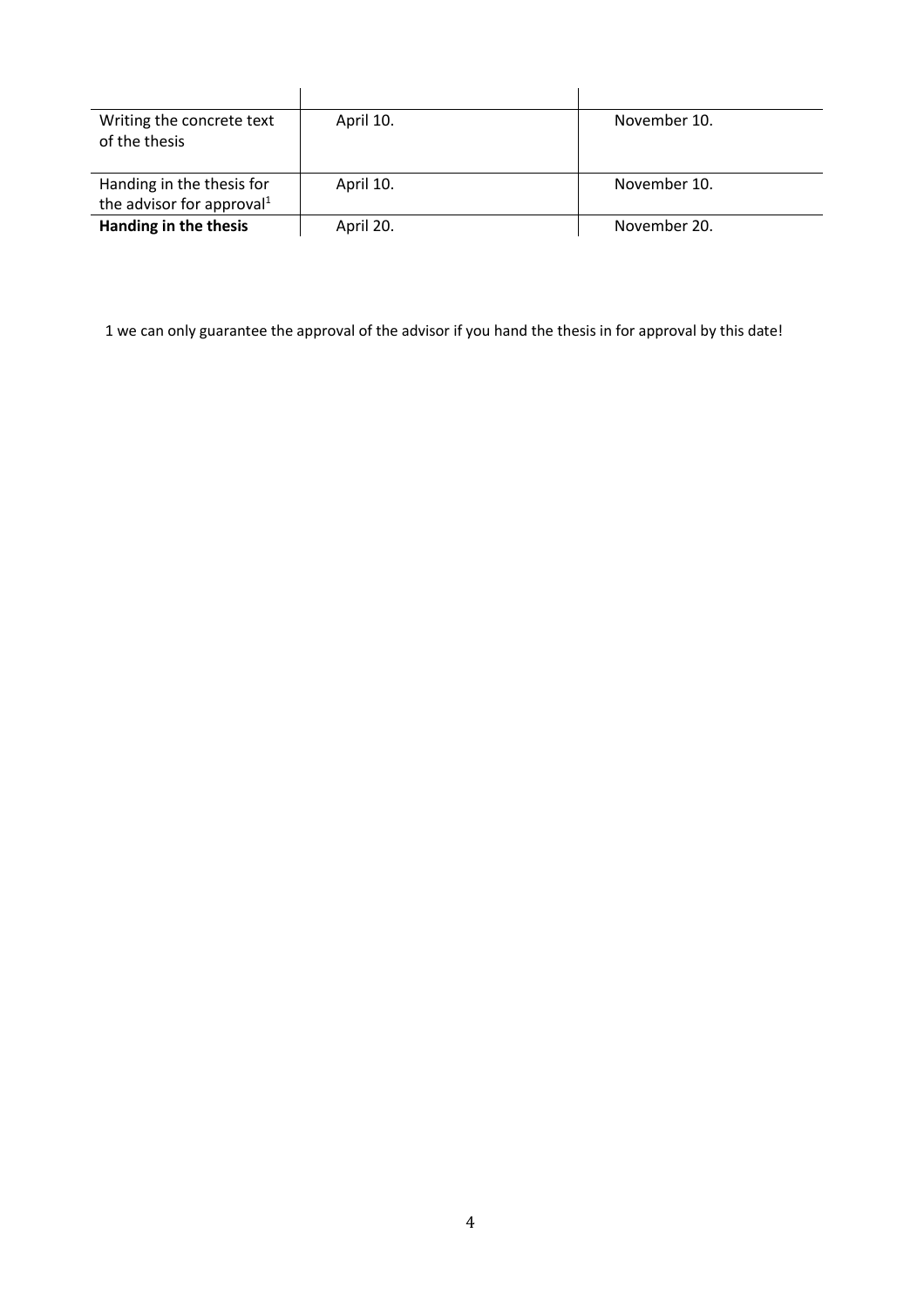# **Your thesis**

| <b>Required Contents</b>                                              |                                                                                                                                                                                                                                                                                                                                                                                                                                                                                                                                                                                                                                                      |
|-----------------------------------------------------------------------|------------------------------------------------------------------------------------------------------------------------------------------------------------------------------------------------------------------------------------------------------------------------------------------------------------------------------------------------------------------------------------------------------------------------------------------------------------------------------------------------------------------------------------------------------------------------------------------------------------------------------------------------------|
| The aim of your thesis                                                | The aim of a thesis is to demonstrate your knowledge and<br>skills in the field of intercultural psychology and education. You<br>need to conduct an in depth research to answer a scientifically<br>relevant question, and have to demonstrate that you are able to<br>design and carry out a research.                                                                                                                                                                                                                                                                                                                                             |
| <b>Research types and topics</b>                                      | The thesis has to be built on an empirical research<br>(experiment, questionnaire, observation, case study, etc) that has<br>a strong theoretical foundation. The student has to discuss the<br>topic of the research with their advisor and get it approved by the<br>advisor.                                                                                                                                                                                                                                                                                                                                                                      |
| Compulsory parts of the thesis                                        |                                                                                                                                                                                                                                                                                                                                                                                                                                                                                                                                                                                                                                                      |
| Cover page                                                            | See the general requirements on the Faculty's website. For<br>orientation: on the cover page on top you need to write the name<br>of the university, the faculty, and the program. Under that<br>"Thesis". In the bottom third of the page on the left side your<br>name. On the bottom in the middle the year of submission                                                                                                                                                                                                                                                                                                                         |
| Inside cover page                                                     | On the first page, on top of the page the name of the<br>University, the Faculty and your Masters program.<br>Under this the title and sub-title of your thesis.<br>In the bottom third of the page on the left side your name, on the<br>right side the name of your advisor.<br>On the bottom of the page the year.                                                                                                                                                                                                                                                                                                                                |
| <b>Statement of originality</b>                                       | The page after the inside cover has to contain a statement<br>about the originality of the thesis. Please use the formula<br>provided by the faculty. You have to sign this page after it is<br>printed and bound.<br>The thesis has to be your own original work, where you have<br>to follow the rules of scientific references (we recommend the<br>APA standards). All submitted theses undergo a verification<br>process, and any plagiarism will be investigated that my result in<br>you not being able to defend your thesis. Please make sure that<br>your work is original and you follow the rules of references, to<br>avoid plagiarism. |
| <b>Confirmation of</b><br>consultations, statement of<br>your advisor | The following page has to contain a confirmation of at<br>least four consultations, and the written approval of your advisor<br>for handing in the thesis. Please use the official form for this!<br>https://www.ppk.elte.hu/en/student_administration/forms<br>https://www.ppk.elte.hu/en/student_administration/general_i<br>nformation/student-administration-final-exam-degree-<br>certificate                                                                                                                                                                                                                                                   |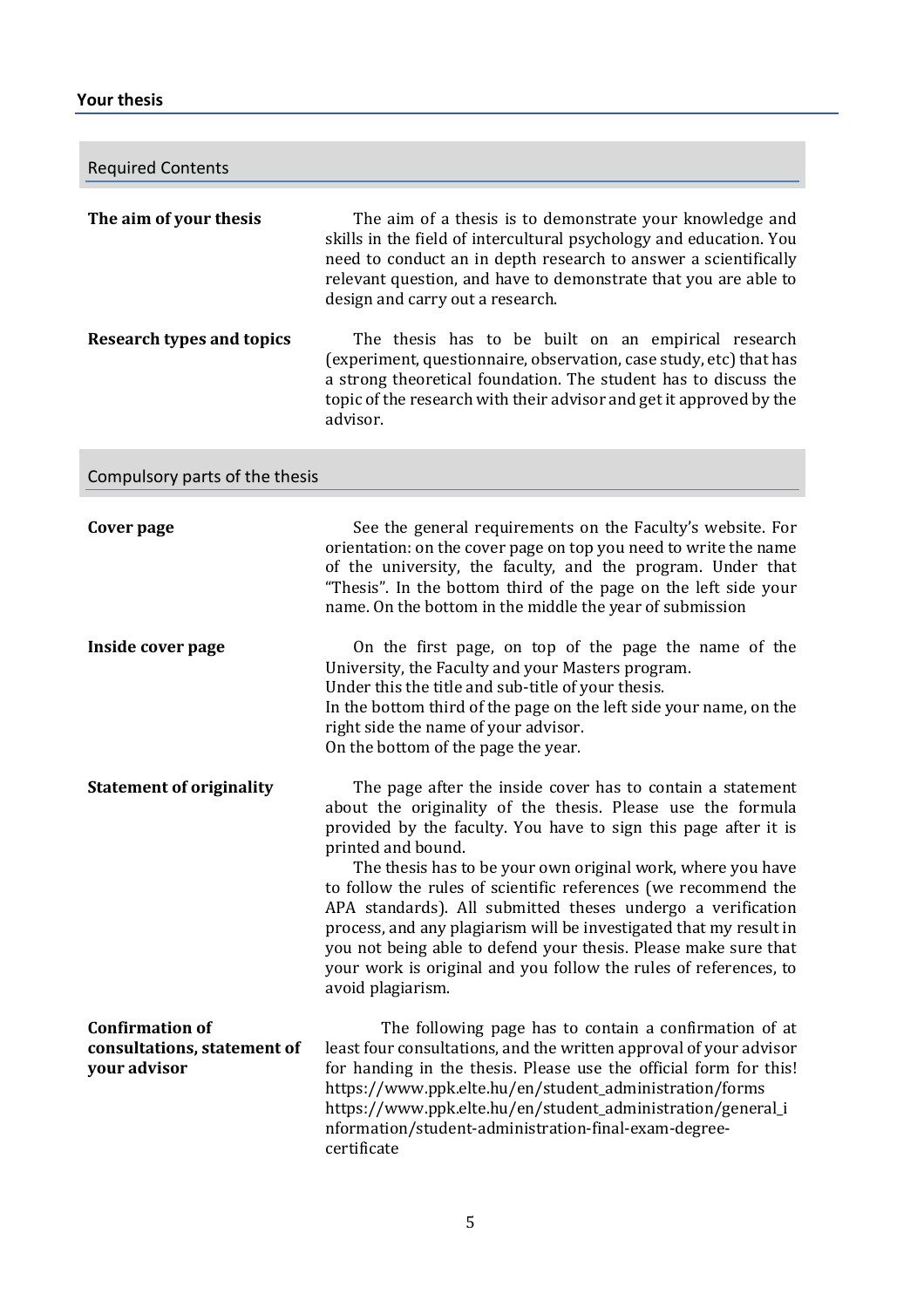| Contents, page numbers                        | The thesis has to contain the list of contents with page<br>numbers and a list of figures and charts.                                                                                                                                                                                                                                                                                                                                                                                                                                                                                                                                                                                                                                                                                                                                                                                                                                                                                                                                                                                                                                                                                                                                                                                                                                                                                                                                                                                                                                                                                                                                     |
|-----------------------------------------------|-------------------------------------------------------------------------------------------------------------------------------------------------------------------------------------------------------------------------------------------------------------------------------------------------------------------------------------------------------------------------------------------------------------------------------------------------------------------------------------------------------------------------------------------------------------------------------------------------------------------------------------------------------------------------------------------------------------------------------------------------------------------------------------------------------------------------------------------------------------------------------------------------------------------------------------------------------------------------------------------------------------------------------------------------------------------------------------------------------------------------------------------------------------------------------------------------------------------------------------------------------------------------------------------------------------------------------------------------------------------------------------------------------------------------------------------------------------------------------------------------------------------------------------------------------------------------------------------------------------------------------------------|
| <b>Structure, chapters</b>                    | Preface/Introduction: introduction to the topic, the general<br>aim of the research, motivations of the researcher<br>Theoretical introduction: description of the topic, summary of<br>the relevant theories and research, evaluation of previous<br>research, conceptualization of the research.<br>Hypothesis, research questions:<br>Hypothesis in case of quantitative research: theoretically well<br>founded, can be verified or falsified through empirical research,<br>relevant to the topic's research. In case of a research mapping up<br>the field, research goals and questions have to be phrased instead<br>of the hypothesis.<br>Methodology: Describe the structure of the research, the<br>participants, tools, and the process of data collection<br>Results: display the empirical findings, relevant to the method<br>you used.<br>In case of a quantitative research the display starts with a<br>descriptive analysis (the sample, the distribution of the factors<br>investigated), followed by the testing of the hypothesis and the<br>complex display of the results.<br>If your research is a qualitative research, in case of an up-<br>bottom process, the analysed data has to be interpreted, in<br>reflection of your theoretical framework and research questions.<br>In case of a bottom-up process, here you need to explain the<br>discovered, new theoretical results.<br>It is important to discuss the practical implementation of your<br>research results, when relevant.<br>Discussion, summary: the interpretation of the results, the<br>evaluation of the research, strenghs, limitations |
| Notes, references                             | At all statements in the text, which are not the original idea if<br>the author, the author must indicate the source of it. Here you<br>need to refer the original source with name and year of the<br>publication, the full reference you must give in the reference list,<br>following the APA7 style.<br>http://www.apastyle.org,<br>https://middlebury.libguides.com/citation/apa7                                                                                                                                                                                                                                                                                                                                                                                                                                                                                                                                                                                                                                                                                                                                                                                                                                                                                                                                                                                                                                                                                                                                                                                                                                                    |
| <b>Reference list</b>                         | references<br>The<br>follow<br>the<br>APA7<br>must<br>style.<br>http://www.apastyle.org,<br>https://middlebury.libguides.com/citation/apa7                                                                                                                                                                                                                                                                                                                                                                                                                                                                                                                                                                                                                                                                                                                                                                                                                                                                                                                                                                                                                                                                                                                                                                                                                                                                                                                                                                                                                                                                                                |
| Preparation and submission                    |                                                                                                                                                                                                                                                                                                                                                                                                                                                                                                                                                                                                                                                                                                                                                                                                                                                                                                                                                                                                                                                                                                                                                                                                                                                                                                                                                                                                                                                                                                                                                                                                                                           |
| <b>Choosing and registering</b><br>your topic | You need to discuss the topic of your thesis with your advisor.<br>Once your advisor approved the topic, you can fill out the "topic<br>announcement form" for your thesis.<br>https://www.ppk.elte.hu/thesis_topic_announcement_2020_<br>autumn                                                                                                                                                                                                                                                                                                                                                                                                                                                                                                                                                                                                                                                                                                                                                                                                                                                                                                                                                                                                                                                                                                                                                                                                                                                                                                                                                                                          |

The registration form has to be signed by your advisor and by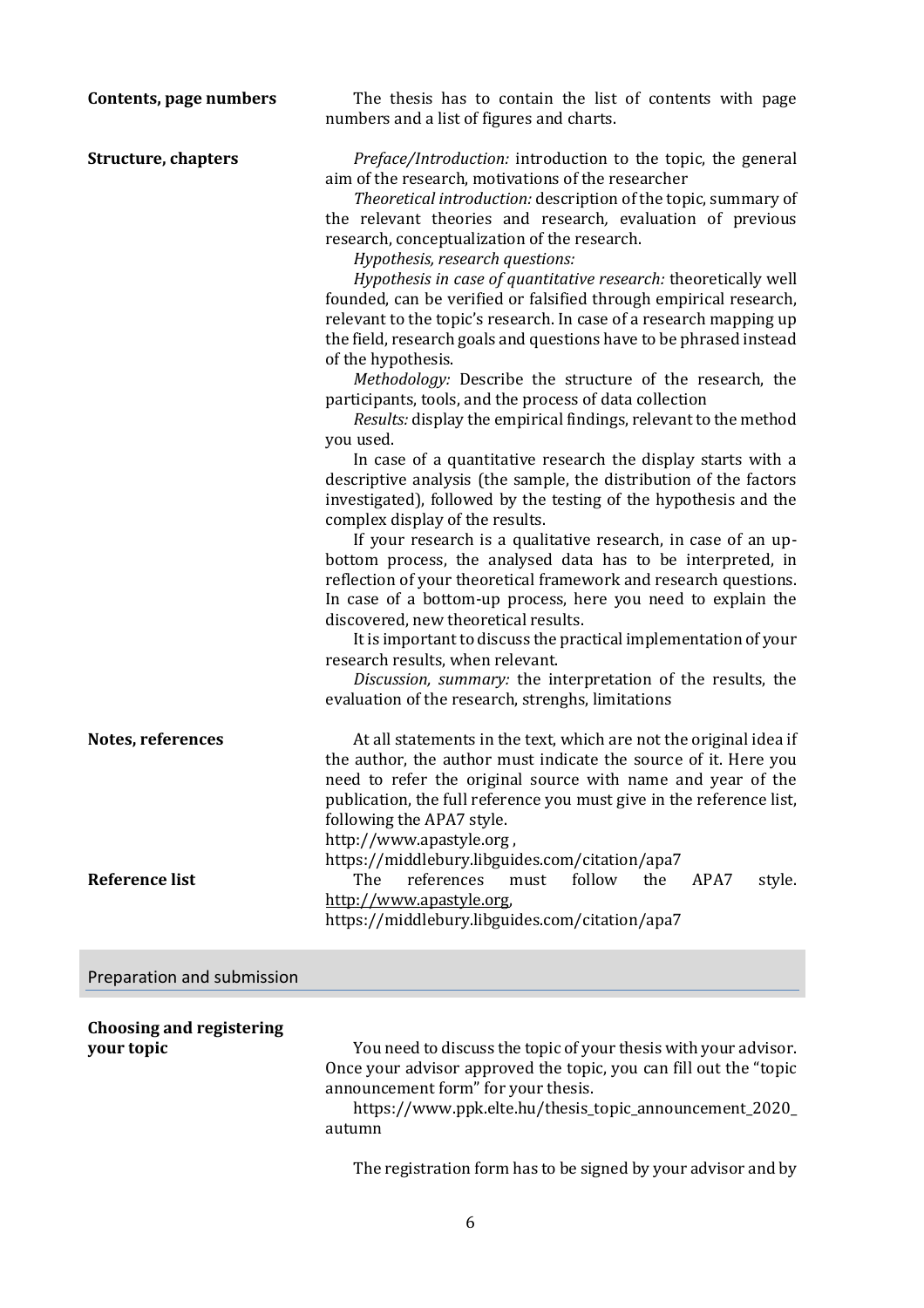|                                  | the head of the IIPE.<br>The deadlines for registering your topic:<br>For a defense in the spring semester: May 15 in the previous<br>academic year<br>For a defense in the fall semester: October 15 in the previous<br>academic year                                                                                            |
|----------------------------------|-----------------------------------------------------------------------------------------------------------------------------------------------------------------------------------------------------------------------------------------------------------------------------------------------------------------------------------|
| <b>Advisor</b>                   | Advisor can be a university lecturer, scientific researcher or a<br>professional. The advisor has to be approved by the head of the<br>IIPE.                                                                                                                                                                                      |
| <b>Consultation</b>              | While writing your thesis you have to to regularly consult<br>with your advisor. Please keep a note of these consultations, since<br>you need to attach a record of your (in-person or on-line)<br>meetings with your advisor and attach it to your thesis.                                                                       |
| Handing in your thesis           | When submitting your thesis you need to hand in two printed<br>copies (one hard cover, the other bound), and one copy in<br>electronic format (on CD) to the Student Affairs and Registrar's<br>Office.<br>General deadlines for handing in your thesis:<br>in the fall semester: November 20<br>in the spring semester: April 20 |
| وزوموا بالسرود بالمرمون والمراوي |                                                                                                                                                                                                                                                                                                                                   |

# Evaluation of your thesis

| The process of evaluation   | Your thesis will be evaluated by two academics: your advisor<br>and an appointed second reviewer will evaluate your thesis in a<br>written format and grade it. You need to defend your thesis at the<br>final examination. The final examination's committee will also<br>grade your defense. The final grade of the thesis will be the<br>average of these grades. If there is a larger than two grades gap<br>between the grades given by your advisor and the appointed<br>reviewer, the head of the IIPE will appoint a third reviewer to<br>evaluate the thesis.<br>The written evaluations will be attached to your thesis. You<br>will receive the evaluations two weeks prior to the final<br>examination, at the IIPE's administration office. |
|-----------------------------|----------------------------------------------------------------------------------------------------------------------------------------------------------------------------------------------------------------------------------------------------------------------------------------------------------------------------------------------------------------------------------------------------------------------------------------------------------------------------------------------------------------------------------------------------------------------------------------------------------------------------------------------------------------------------------------------------------------------------------------------------------|
| <b>Points of evaluation</b> | When evaluating your thesis your advisor and the appointed<br>reviewer will have to consider the following aspects:<br>1. Are the chosen topic and the goals of the thesis relevant?                                                                                                                                                                                                                                                                                                                                                                                                                                                                                                                                                                     |

- 2. Is the literature of the topic well researched and introduced? How is the quality of the interpretations and the analysis?
- 3. How well the hypotheses/research questions are formulated, are they well grounded, in line with the literature, is it a new approach?
- 4. Is the methodology appropriate? Is it applied and described adequately?
- 5. Are the results described in an appropriate, transparent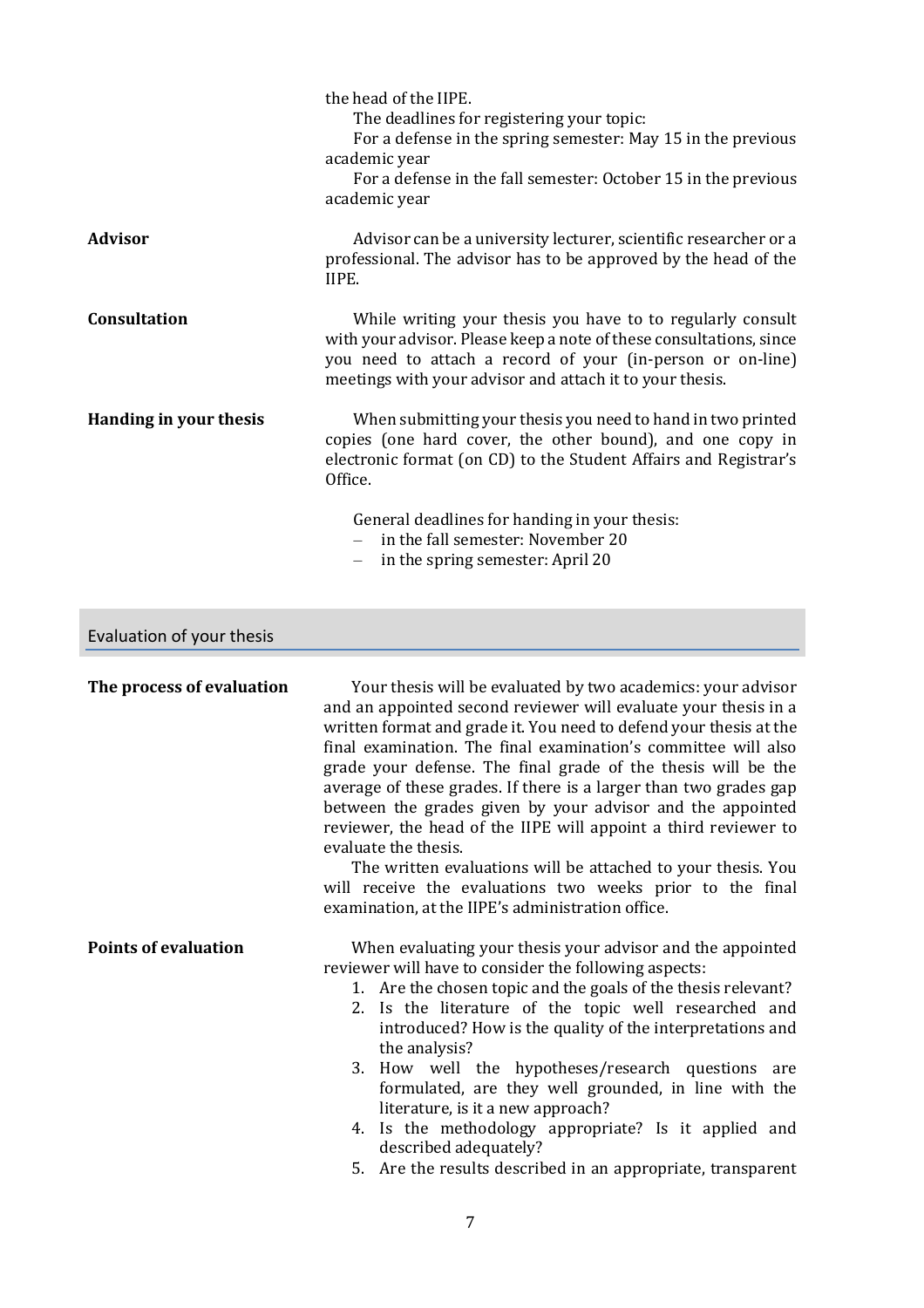way?

6. Are the results well contextualized within the research on the field? Is there any reflection at the strengths and limitations of the research?

| Formal requirements           |                                                                                                                                                                                                                                                                                                                                                                                                                                          |
|-------------------------------|------------------------------------------------------------------------------------------------------------------------------------------------------------------------------------------------------------------------------------------------------------------------------------------------------------------------------------------------------------------------------------------------------------------------------------------|
| <b>Size</b>                   | The size of your thesis without the appendixes 36-54 pages<br>$(80.000 - 120.000$ characters with spaces.) The thesis has to be<br>printed with a single side print.                                                                                                                                                                                                                                                                     |
| Font, font size, line spacing | Font: Times New Roman,<br>Font size: 12,<br>Line spacing: 1,5                                                                                                                                                                                                                                                                                                                                                                            |
| <b>Margins</b>                | Left side (at the binding) 3,5 cm, right side, top and bottom:<br>2,5 cm.                                                                                                                                                                                                                                                                                                                                                                |
| Language                      | The language of your thesis has to be English                                                                                                                                                                                                                                                                                                                                                                                            |
| Cover page                    | The thesis has to be handed in two printed copies (one hard<br>cover, the other bond), and one copy in electronic format (on CD)<br>to the Student Affairs and Registrar's Office. On the cover page on<br>top you need to write the name of the university, the faculty, and<br>the program. Under that "Thesis". In the bottom third of the page<br>on the left side your name. On the bottom in the middle the year<br>of submission. |
| <b>Electronic format</b>      | The thesis has to be handed in in a .pdf format on a CD.                                                                                                                                                                                                                                                                                                                                                                                 |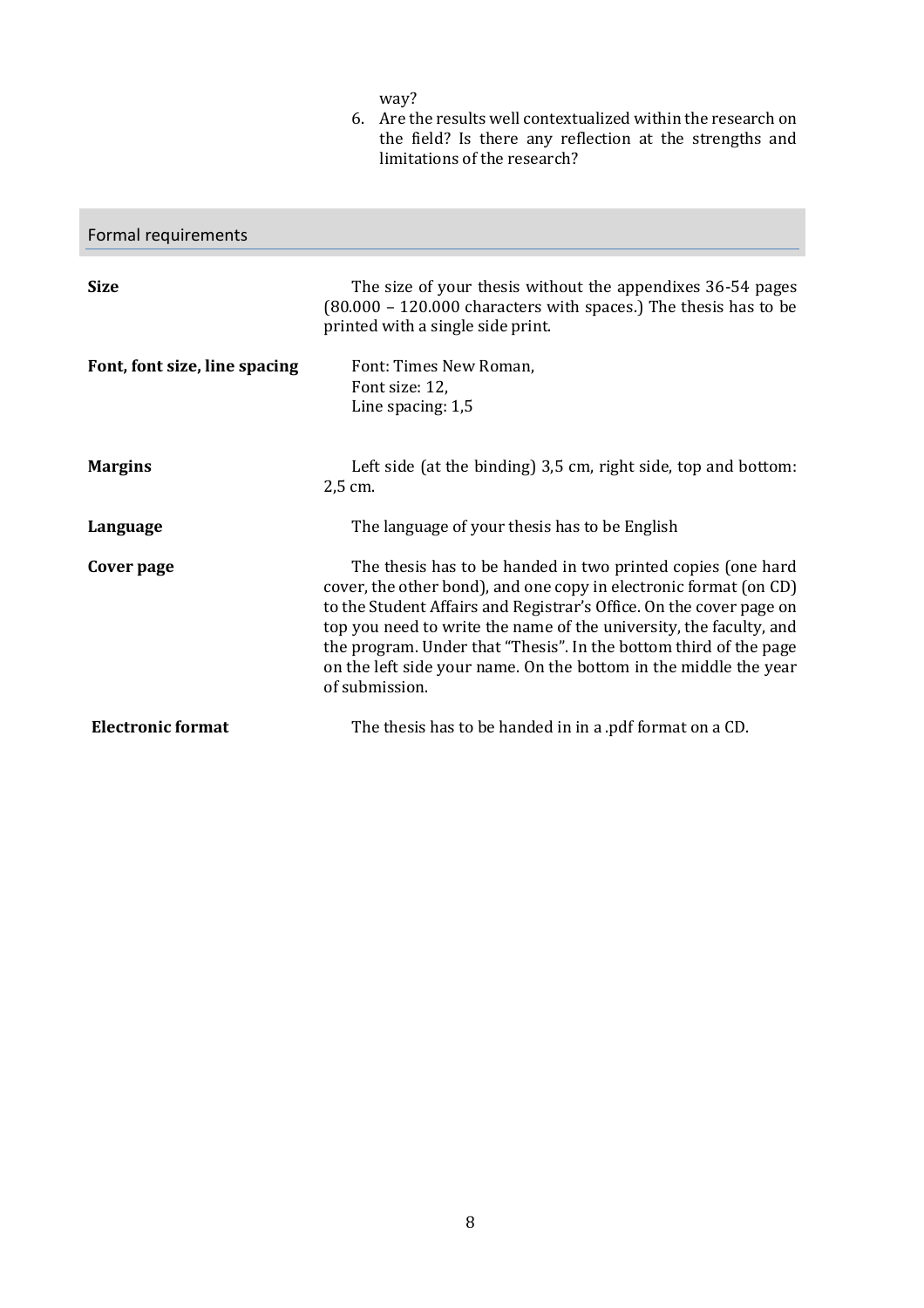## **References**

The literature you are reviewing does not have to cover all publications in the field, but has to be sufficient to support a scientific statement, theory of idea.

While constructing the text itself at all statements and data coming from another source than your own research, the exact source has to be referred, following the standards of the APA7 style.

(In the text you will refer to the name of the author(s) and the year of publication, while you will have to indicate the exact data of the referred publications at the end of the thesis, in the reference list.)

A basic requirement, that all names and publications referred in the text of the thesis have to be listed in the reference list, and all items on the reference list has to be referred in the text. Even if you refer several time to the same publication in your text, it will be listed in the reference list only once. Please doublecheck this before submitting your thesis.

We suggest to use the APA7 reference style https://middlebury.libguides.com/citation/apa7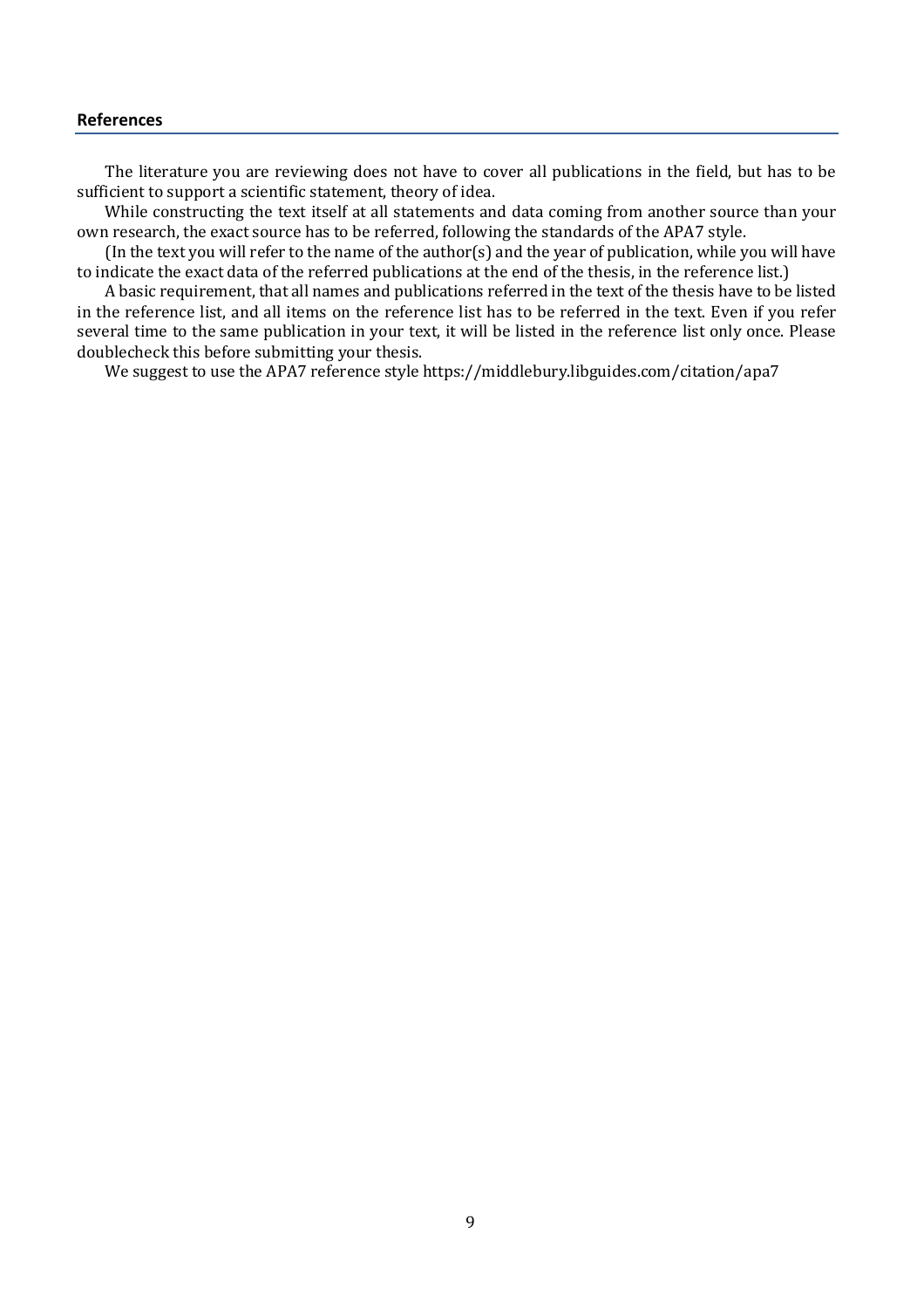## Evaluations

Your thesis is evaluated by two reviewers. One of these reviewers is your supervisor, the other is an independent reviewer. The evaluations will point out the aspects where the thesis excels and at its limitations. They also contain questions you must answer during the Final Examination.

Your advisor will pose a question closely connected to the thesis itself, while the independent reviewer will ask a more theoretical question, related to your intercultural studies. Answering this theoretical question is to demonstrate your knowledge on intercultural theories and practices.

## The Committee

At the Final Examination besides the *President of the committee* (Dr. Lan Anh Nguyen Luu), there are permanent members of the IIPE (2-4 members) and an independent member. At your Final Examination your advisor will be present, and when possible also the independent reviewer of your thesis.

## Your task at the Final Examination

At the Final Examination the candidates (you) have basically four tasks:

- 1. A focused presentation of your thesis (8-10 min);
- 2. Reflection to the evaluations (if they contain critical notes requiring an answer)
- 3. Answers to the questions asked by your advisor and the independent reviewer
- 4. Answers to the questions of the committee on the spot, if there is any

## Time frame and schedule

You have 15 minutes in total for tasks 1., 2. and 3. If you run out of time you will be stopped by the committee, without fully delivering your thoughts. So structuring your presentation in a timely manner is essential. A reminder about time will be given during your presentation!

You can deliver your answers by following points 1., 2. and 3. in a linear structure, but you can also include the answer to the question of your advisor in the presentation of your thesis.

It is compulsory to answer the question of the independent reviewer in a separate section.

We advise you to inform the committee before starting your presentation about its structure, and how you will answer the questions.

Often the evaluations criticize the *lack* of some theory or certain aspects of analysis of the findings from your thesis. In this case you can add these originally missing points to your presentation. So, additional points to your written thesis are welcome in this case.

In the schedule there is a 30 minute time slot reserved for each candidate. Please, make sure you arrive in time, if possible, somewhat earlier than your planned starting time.

## Presentation

It is highly recommended to prepare a slide show for the presentation (ppt/prezi). Since you have 15 minutes, ideally you should create 10-15 slides maximum.

- Suggested titles (obviously this should be adjusted to your own research and thesis):
	- Topic
	- Theoretical background
	- Hypothesis/research questions
	- Research methods